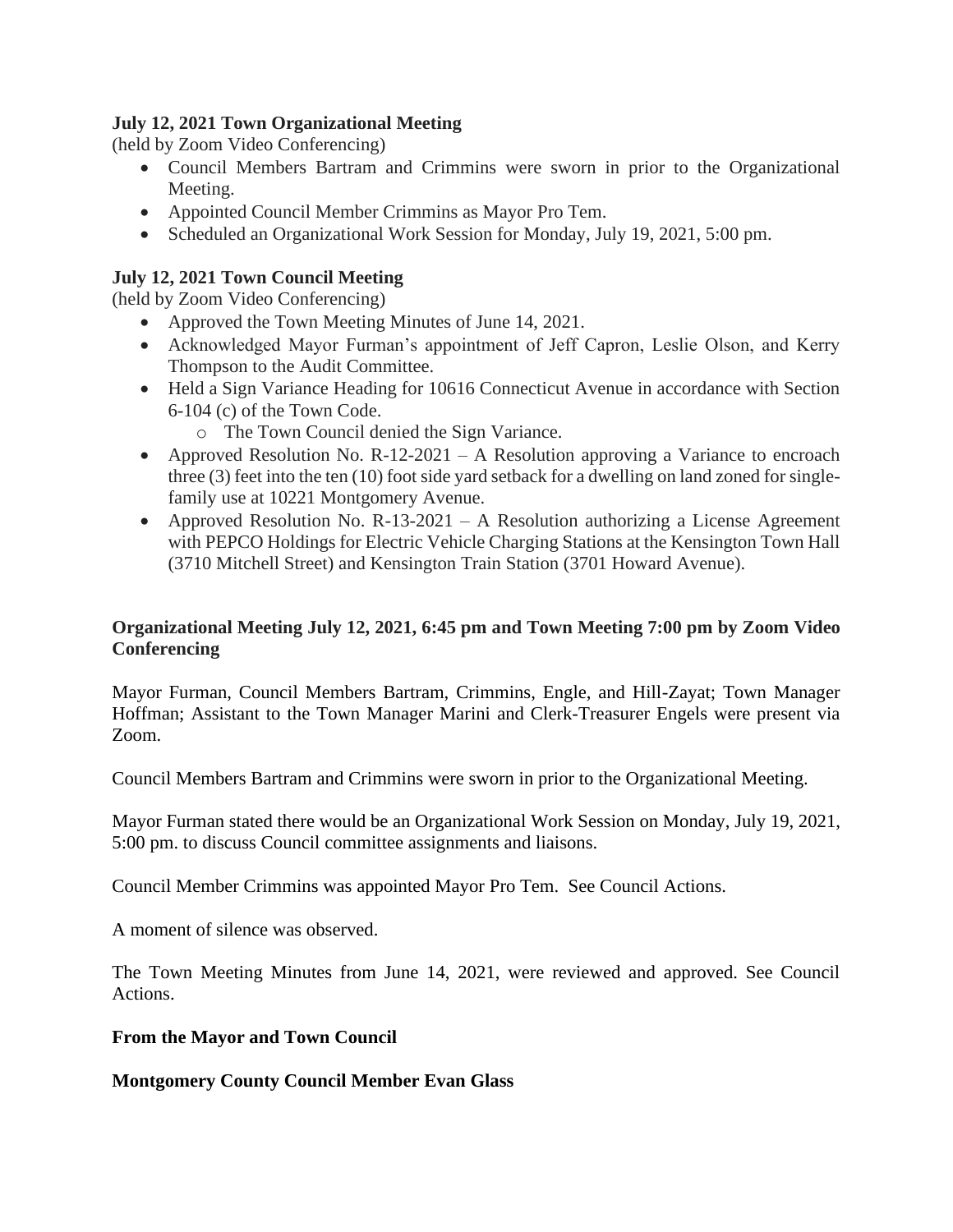County Councilmember Glass discussed the County's goals pertaining to Vision Zero, Thrive Montgomery 2050, future transportation projects, and presented crime statistics for the area from May through July 2021. Councilmember Glass also mentioned his collaborative efforts with community stakeholders to improve pedestrian safety and reduce traffic fatalities in Montgomery County.

Council Member Engle thanked Councilmember Glass for providing a letter of support for the Transportation Land-Use Connections (TLC) grant and noted that Metropolitan Washington Council of Governments (COG) is in the process of selecting a firm to conduct the bicycle and pedestrian safety improvement study along Connecticut Avenue.

Council Member Crimmins noted some concerns with regards to Thrive Montgomery 2050, and noted that the document mentions the introduction of additional types of housing into residential zones, such as duplexes and triplexes; however, the plan lacks language promoting conformity.

Councilmember Glass noted that Thrive 2050 is a visionary document and does not necessarily create zoning changes. Any proposed changes within the document can be discussed and debated by the legislature; therefore, what is in the plan is not final.

Council Member Bartram commented that Thrive 2050 is more than just a conceptual document and expressed concerns about equating the Town's MARC station with Metro, in which MARC should not be considered mass transit.

Joe Campbell commented and agreed with Council Member Bartram that the MARC station is not equivalent to a Metro station and should not be considered as such.

## **10616 Connecticut Avenue Sign Variance Hearing**

A Variance Hearing was held for the Valero gas station monument sign located at 10616 Connecticut Avenue. The Variance was requested in accordance with Section 6-104 (c) of the Town Code.

Bhupendra Prakash, an engineer representing Capitol Petroleum, and Yagya Oli from The Plan Source, were present to speak on behalf of Valero and answer any questions.

Mr. Prakash made the case that keeping the sign at nine (9) feet increases price visibility for drivers and allows them to safely change lanes and enter the store.

Council Member Crimmins pointed out that Valero received and signed a permit for a six (6) foot Monument Sign in accordance with the Town Code, prior to installation and asked why it was changed to nine (9) feet,

Mr. Prakash noted that he was not aware why the decision was made to alter the height of the sign after permit approval.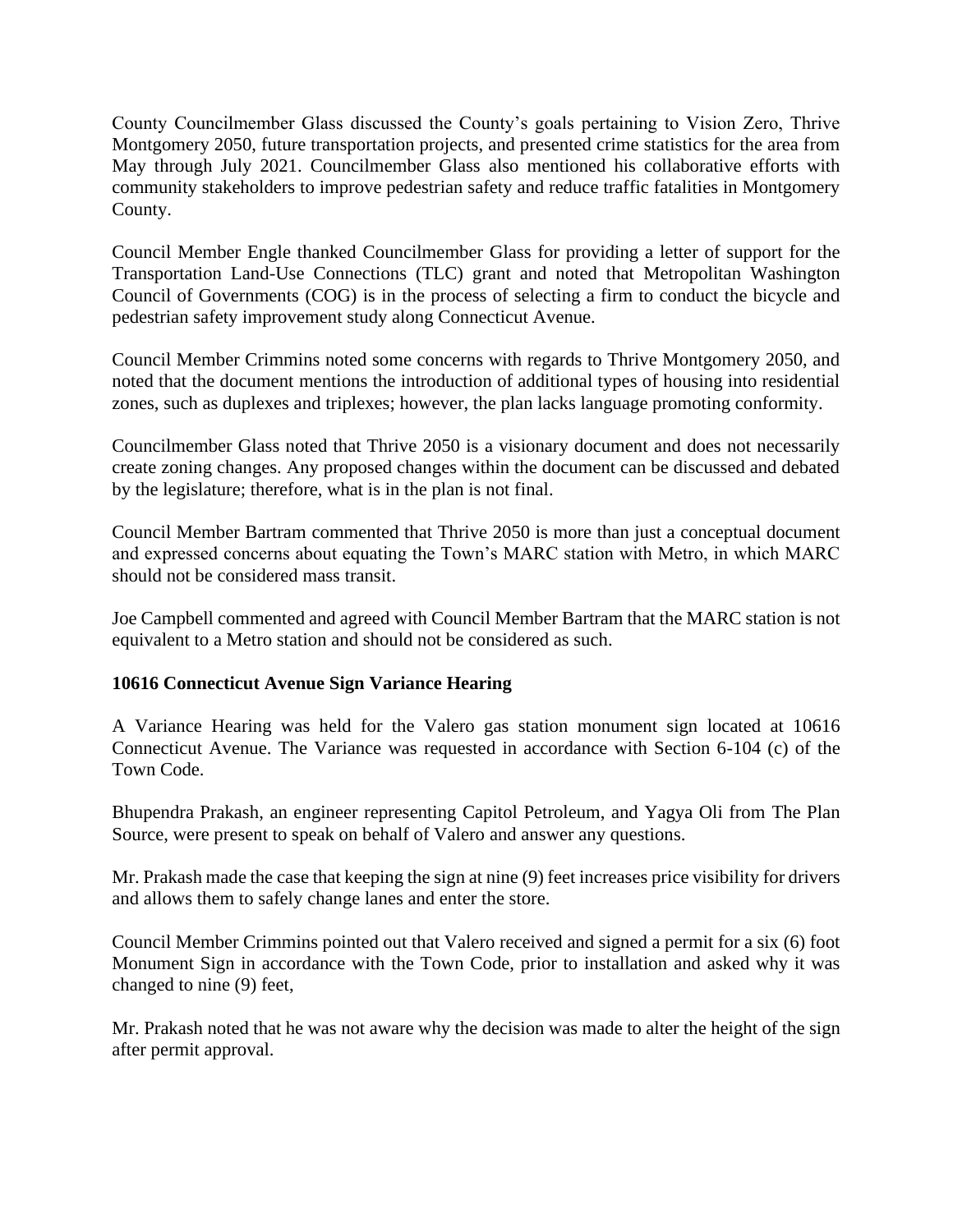Council Member Crimmins also noted that several nearby gas stations have the price listed next to the brand name on their monument sign, whereas Valero listed the price underneath the brand name, which could hinder visibility.

Council Member Bartram commented that the height of the canopy over the gas pumps provides additional visibility.

Council Member Engle noted Valero disregarded the permitting process and that the additional three (3) feet does not provide additional visibility.

Council Member Hill-Zayat commented that the request fails every component of the Variance test.

The Council denied the Sign Variance request. See Council Actions.

## **Auditing Committee**

Mayor Furman acknowledged the appointments of Jeff Capron, Leslie Olson, and Kerry Thompson to the Auditing Committee for a one-year term.

## **Compost Crew**

Council Members Crimmins and Engle provided an update on Compost Crew with Council Member Engle noting that the Town reached the fifty accounts mark, so participating residents now receive a discount on composting services.

Council Member Engle also mentioned that Compost Crew are attending the Farmers' Market and will continue to do so every third Saturday to sign up additional residents for the program.

Council Member Crimmins commented that they are working with Compost Crew to locate a "drop-off" bin at the MARC Station for smaller households that may not generate enough compost on their own to pay for the service, but still wish to compost.

#### **Council Reports**

Council Member Bartram wished to follow up on two potential ordinance changes. The first is whether the Council wants to change the setback requirements under building and housing regulations, and the second is how the Council responds to the approval of Accessory Dwelling Units (ADUs) in the Town.

Mayor Furman added that she wished to see some discussion/changes of ordinances involving driveways and impermeable surfaces.

Council Member Engle mentioned that he does not want to lose momentum on the issue of sending out a survey for voting eligibility.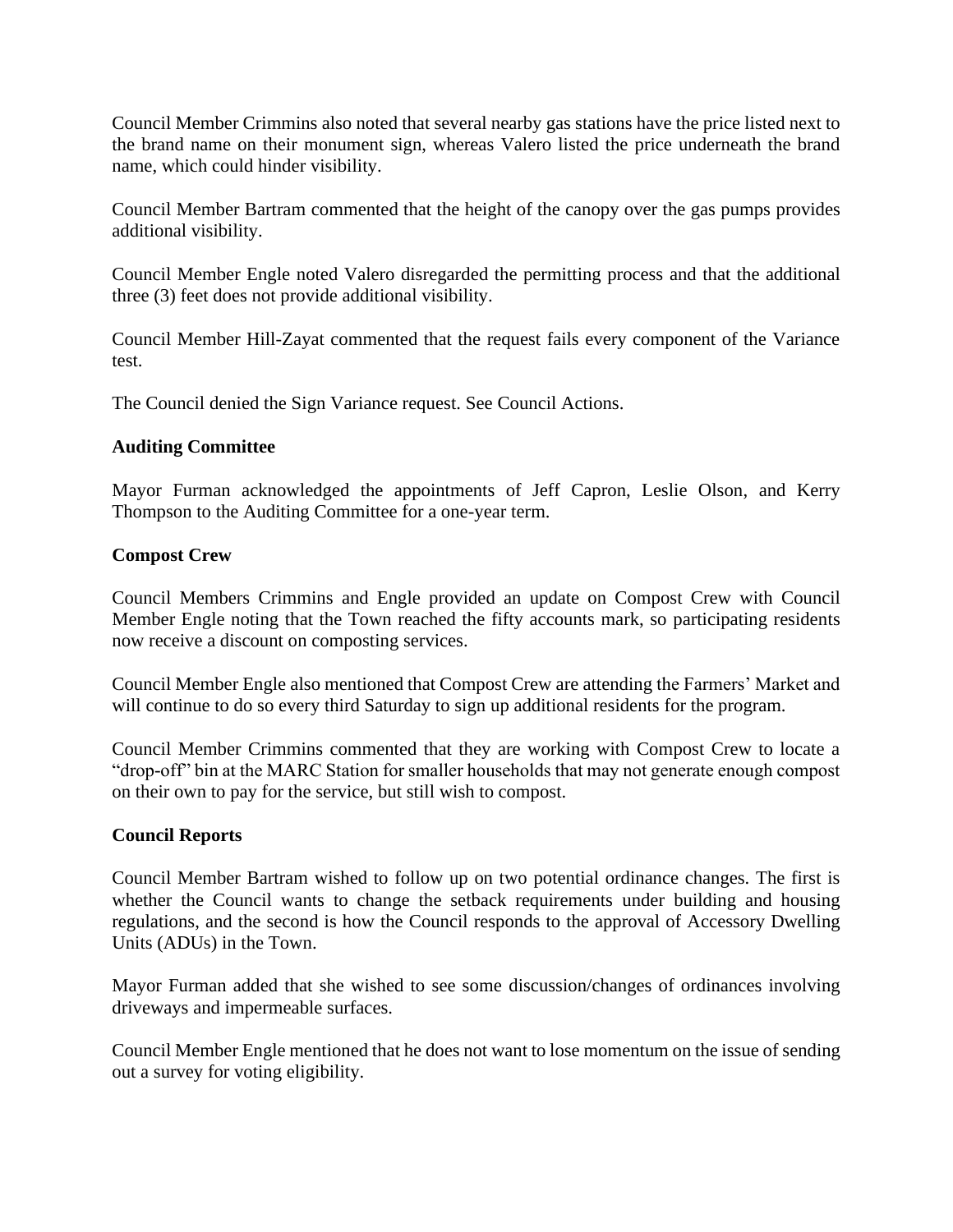Mayor Furman thanked Mark Hudson, Val Deale, Lindsay Cantor, Anna Sachs, Dave Beaudet, Jon Gerson, Joe Ralston, Jenny and Doug Smith, Kabir Archuletta, the Kensington Volunteer Fire Department, Matt Hoffman, and Joe Natali for all their help putting together the 4<sup>th</sup> of July Bike Parade.

Council Member Hill-Zayat commented that the Pepco rate case is over, and Pepco lost. She thanked Matt Hoffman for his testimony, as it was cited numerous times in the decision.

Mayor Furman recognized the Kensington Historical Society (KHS) for bringing back the Summer Concert Series.

Mayor Furman advised the Council that the Maryland Mainstreet Program meeting is scheduled for July 27 at 10 am. Council Member Engle and Council Member Crimmins are attending along with Mayor Furman and Town Manager Hoffman.

Mayor Furman noted that Modena is having a job fair on August 3 and 17 from 11am-5pm at the Social Hall at St. Paul's Church.

## **From the Town Manager and Staff**

Town Manger Hoffman discussed plans for the Labor Day Festival. The Town is planning to have 35 booths at the Labor Day Festival (less the Labor Day Parade) from 11am-3pm on Labor Day.

#### **Public Appearances**

Jack Gaffey noted upcoming astronomical events.

Joe Campbell commented that he hoped the survey that Council Member Engle discussed previously is going to be designed in a way that elicits a high response rate. Mr. Campbell also mentioned that he hopes the Town will conduct an inventory of trees to help determine which trees pose a threat and need to be removed.

#### **Ordinances, Resolutions, and Regulations**

**Resolution No. R-12-2021** – A Variance to encroach three (3) feet into the ten (10) foot side yard setback for a dwelling on land zoned for single-family use at 10221 Montgomery Avenue was approved. See Council Actions.

**Resolution No. R-13-2021** – A Resolution authorizing a License Agreement with PEPCO Holdings for Electric Vehicle Charging Stations at the Kensington Town Hall (3710 Mitchell Street) and Kensington Train Station (3701 Howard Avenue) was approved. See Council Actions.

Council Members Bartram and Crimmins expressed concern that the parking spots with charging stations may be abused by people who do not have electric cars, or people with electric cars that do not need to be charged**.**